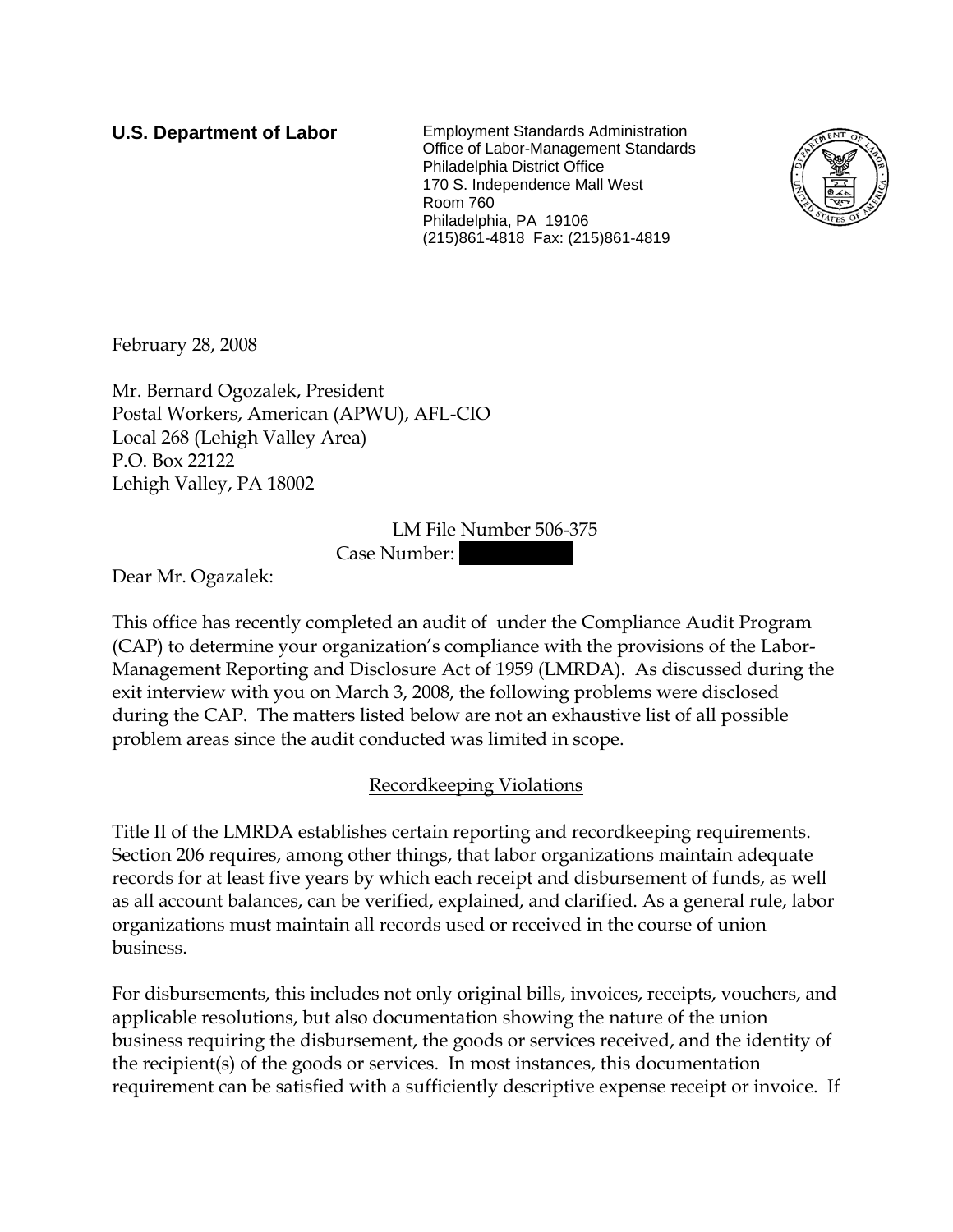an expense receipt is not sufficiently descriptive, a union officer or employee should write a note on it providing the additional information. For money it receives, the labor organization must keep at least one record showing the date, amount, purpose, and source of that money. The labor organization must also retain bank records for all accounts.

The audit of the Lehigh Valley Area Local's 2006 records revealed the following recordkeeping violations:

## 1. Meal Expenses

The local did not consistently require officers to submit itemized receipts for meal expenses. The union must maintain itemized receipts provided by restaurants to the officers. These itemized receipts are necessary to determine if such disbursements are for union purposes and to sufficiently fulfill the recordkeeping requirement of LMRDA Section 206.

The locals records of meal expenses did not always include written explanations of union business conducted nor did they always include the names and titles of the persons incurring the restaurant charges. For example, the receipt maintained for a charge of \$33.14 incurred at the Macaroni Grill in Harrisburg, PA on November 5, 2006 was not itemized. The records retained for the expense does not identify the union business conducted that required the expense to be incurred or the titles of the persons in attendance. Union records of meal expenses must include written explanations of the union business conducted and the full names and titles of all persons who incurred the restaurant charges. Also, the records retained must identify the names of the restaurants where the officers incurred meal expense.

### 2. Lost Wages

The Lehigh Valley Area Local did not consistently retain adequate documentation for lost wage reimbursement payments to its officers. On several occasions, a voucher was not supplied explaining the purpose of the leave without pay. The union must maintain records in support of lost wage claims that identify each date lost wages were incurred, the number of hours lost on each date, the applicable rate of pay, and a description of the union business conducted. The OLMS audit found that the Local did retain PS Form 3971 however, the submitted payroll vouchers were not consistent in explaining the union business conducted. For example, Clerk Craft Director Leroy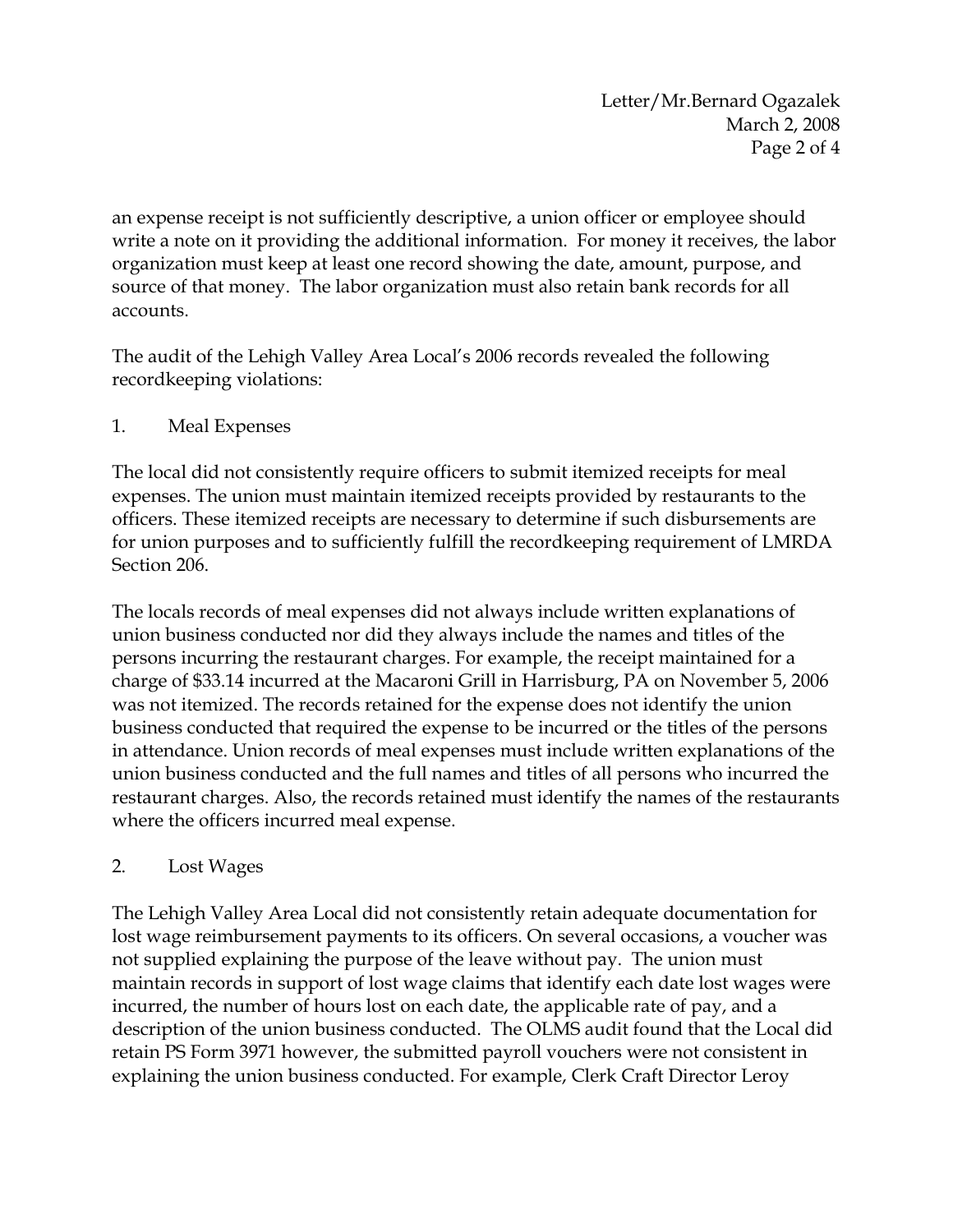Letter/Mr.Bernard Ogazalek March 2, 2008 Page 3 of 4

Moyer submitted a PS Form 3917 for 24 hours from September 26-29, 2006. The voucher did not adequately describe the union business conducted only as an "officer expense."

## 3. Disposition of Property

The Lehigh Valley Area Local did maintain an inventory of watches, bibles and other property it purchased, sold, or gave away. However, the union did not report the value of any union property on hand at the beginning and end of each year in Item 30 (Other Assets) of the LM-3.

Based on your assurance that the Local will retain adequate documentation in the future, OLMS will take no further enforcement action at this time regarding the above violations.

## Reporting Violations

The audit disclosed a violation of LMRDA Section 201(b), which requires labor organizations to file annual financial reports accurately disclosing their financial condition and operations. The Labor Organization Annual Report (Form LM-3) filed by the Local for fiscal year ending December 31, 2006, was deficient in the following areas:

1. Acquire/Dispose of Property

Item 13 [LM-3] (During the reporting period did your organization acquire or dispose of any assets in any manner other than by purchase or sale?) should have been answered, "Yes," because the union gave away bibles and watches totaling more than \$5,000 during the year. The union must identify the type and value of any property received or given away in the additional information section of the LM report along with the identity of the recipient(s) or donor(s) of such property. The union does not have to itemize every recipient of such giveaways by name. The union can describe the recipients by broad categories if appropriate such as "members" or "new retirees." In addition, the union must report the cost, book value, and trade-in allowance for assets that it traded in.

I am not requiring that the Local file an amended LM report for 2006 to correct the deficient items, but the Local has agreed to properly report the deficient items on all future reports it files with OLMS.